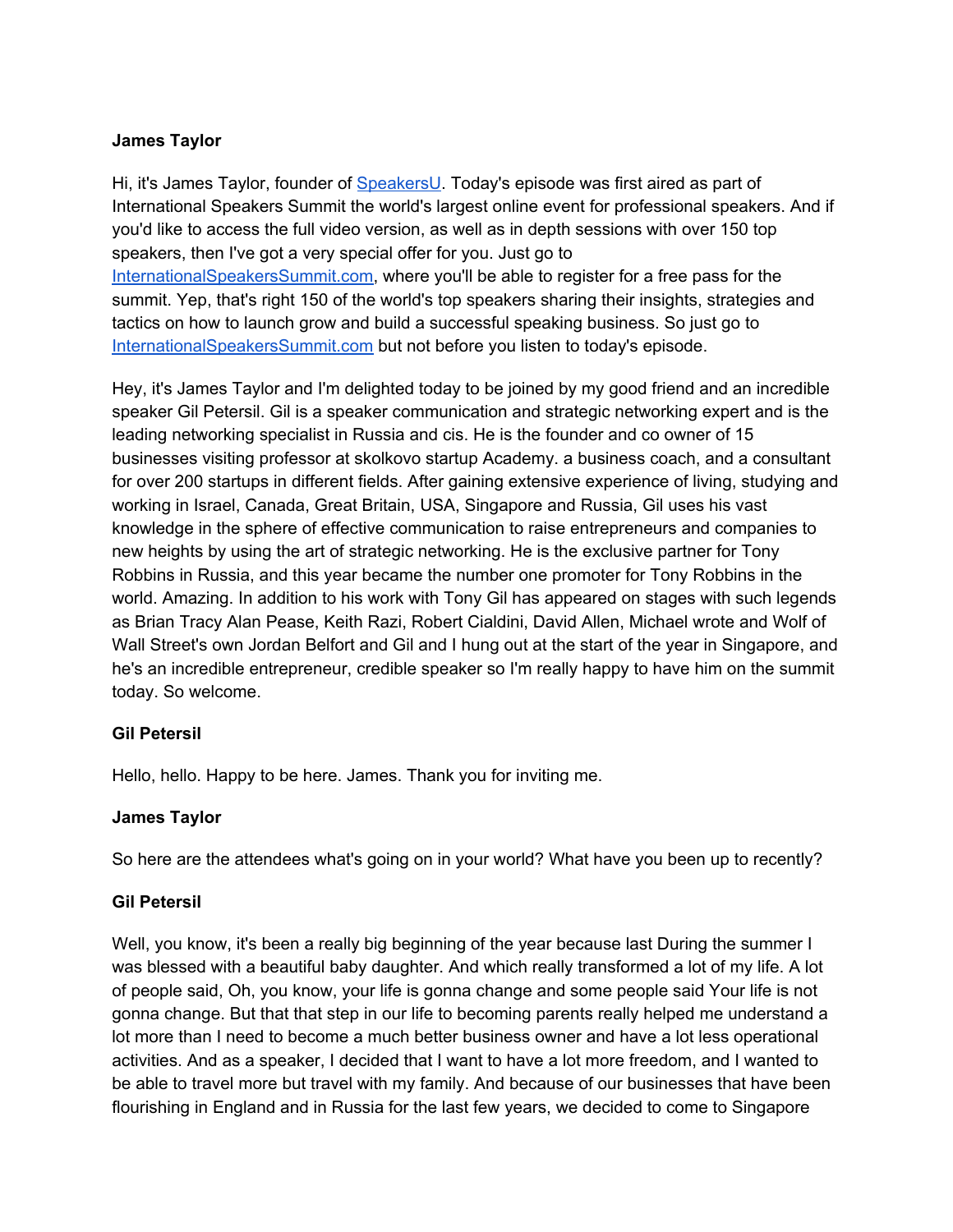and lived here for a little while with the weather is better and much better environment for kids and babies. And it's been an incredible beginning of the year so far being completely welcomed by the Singapore community, joining the professionals association of Singapore as well and just you know, giving back to the community

#### **James Taylor**

is amazing in Singapore. I it was only the start this year that I was over there. apss Asia professional speaker Singapore and we met up with Fredrik hire, and Andrew, Brian, some incredible speakers, many of them are on the summit here as well. And the thing that struck me about the association there is how collaborative it is. Not to see that the other ones aren't collaborative, but it's just really strongly of people are there helping each other, you know, giving, you know, suggestions of things. It's just it's a, it's a, it's very unique, I would say in terms of the speaking world.

# **Gil Petersil**

I completely agree. And I think it's because that Singapore is very much a melting pot of people that have come in from different parts of the world. And they ended up in this tiny little country that surrounded by big giants around it. And this tiny little country they used to be just the city has flourished so much, and these speakers that have been coming in from all over the world, they've learned that the best way to succeed and flourish and grow their own business to achieve really, you know, financial freedom, prosperity is the to collaborate is to refer each other to the clients is to support each other by sharing experience, because at the end of the day, if you have an abundance mindset, so much more work comes towards you. And I've learned this as a business owner, the more we've given out, the more we've shared with our competitors, we've managed to not be able to even, you know, take in all the business that's come in, which is really how we became the number one promoter for Tony Robbins this year just, we just gave out a lot of his books, and we gave out a lot of support to people who couldn't afford it. And this year, we brought 1200 PEOPLE TO HIS EVENT without really putting that much effort into it.

#### **James Taylor**

1200 people and these were Russians from all over the all over the globe that came to London.

# **Gil Petersil**

These were Russian speaking people from 27 different countries around the world that came into this event with us somehow magnetically attracting all of them. And

#### **James Taylor**

because of that, obviously, you're the number one promoter for for Tony Roma's Because of that as well, but you know, so you have that part of your business and but you also now have the speaking side have mentioned you've spoken on stages you've done a lot of kind of global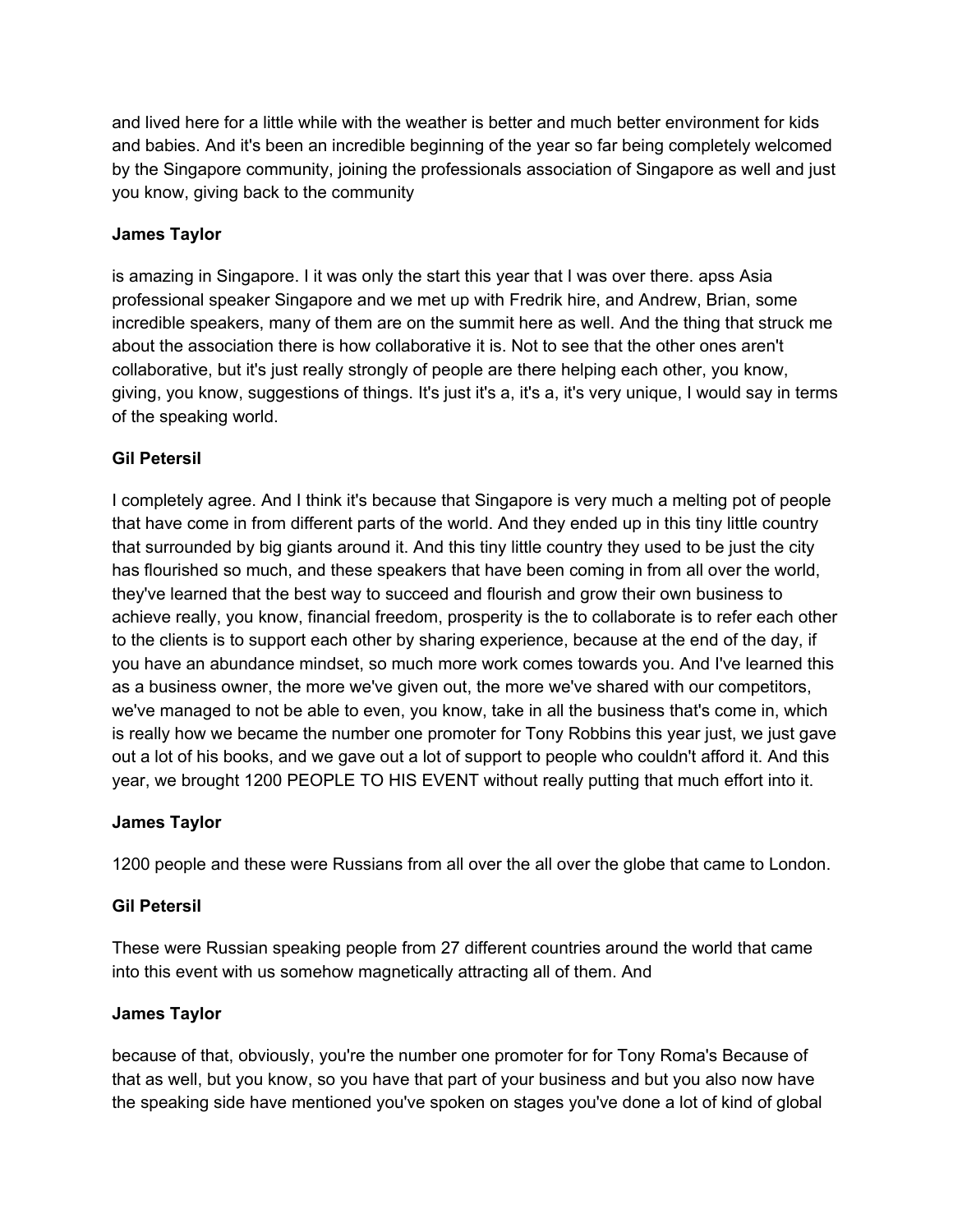speaking you're speaking here there and everywhere just now I'm interested in this point in your in your life, because we are we're kind of similar ages young family, you know, what, what was the thing about speaking at this point in your life? And really, because you'd be obviously speaking before that, but you've obviously decided to Okay, take take things up a level.

# **Gil Petersil**

Yeah. So it was really about three and a half years ago when I when I needed to make some big life decisions because our business was just like starting to make some money. And, you know, my wife and I were real like, hands on entrepreneurs in the office every single day struggling with recruiting struggling with what do we do and I've always had this passion for motivating others. I've always had this need for mentoring and coaching and it's something I've always dabbled into. But three and a half years ago, we went to a training seminar again by the famous Miss Tony. And it was a business one specifically where we learned a lot about the key tools that we have to use it to become business owners. And the reason I chose to do that, because I realized that speaking is what woke me up in the morning, speaking is what got me up would energize getting in front of the audience, not having to think about money, I didn't need to charge everyone just sharing my own life experience sharing my successful failures. I've failed a lot in business and I love being able to share with people that and I realized that the ability that I have in this passion that I have had to step up, but in order to do that, I had to bring in my business skills up as well. So first, I'm an entrepreneur and then I'm a speaker so for me speaking is not about I need to speak to make money for me speaking is my businesses are making money. And if I speak, I could generate more leads my business. When I speak, I get energized I can give that to my clients know my employees. When I speak, I can just share the message with people that are somehow potentially going to trickle down to one of my companies, you know, speaking for me, became very natural at a later stage of my life. Because at an early stage, I was very much of an introvert, not being comfortable with people not knowing how to network or connect with others. But speaking became very much and kind of second nature to me, because I traveled so much in my life. And I've lived in so many countries, and I've been through the struggles of not knowing how to talk to people or having to get up and do a presentation in front of my team. And I've done it so many times that, you know, everyone says, practice makes perfect, that really, really does. And I got to a point today where I can come to a new country like Singapore, use my networking abilities to connect with the right people, the right leaders, and very quickly get on the right stages, to build the right relationships to build a brand for myself in a completely new country.

# **James Taylor**

So that that ability To network is something that you're known for I've seen it in person, you train about it, you speak about it, you teach about it as well. You've obviously been in lots of rooms lots of conferences, events, where there's been other speakers there was some of the maybe the things that you see them not doing that you think just you know, a couple of just add these couple of things, these couple of ingredients to your to your recipe for for meeting people for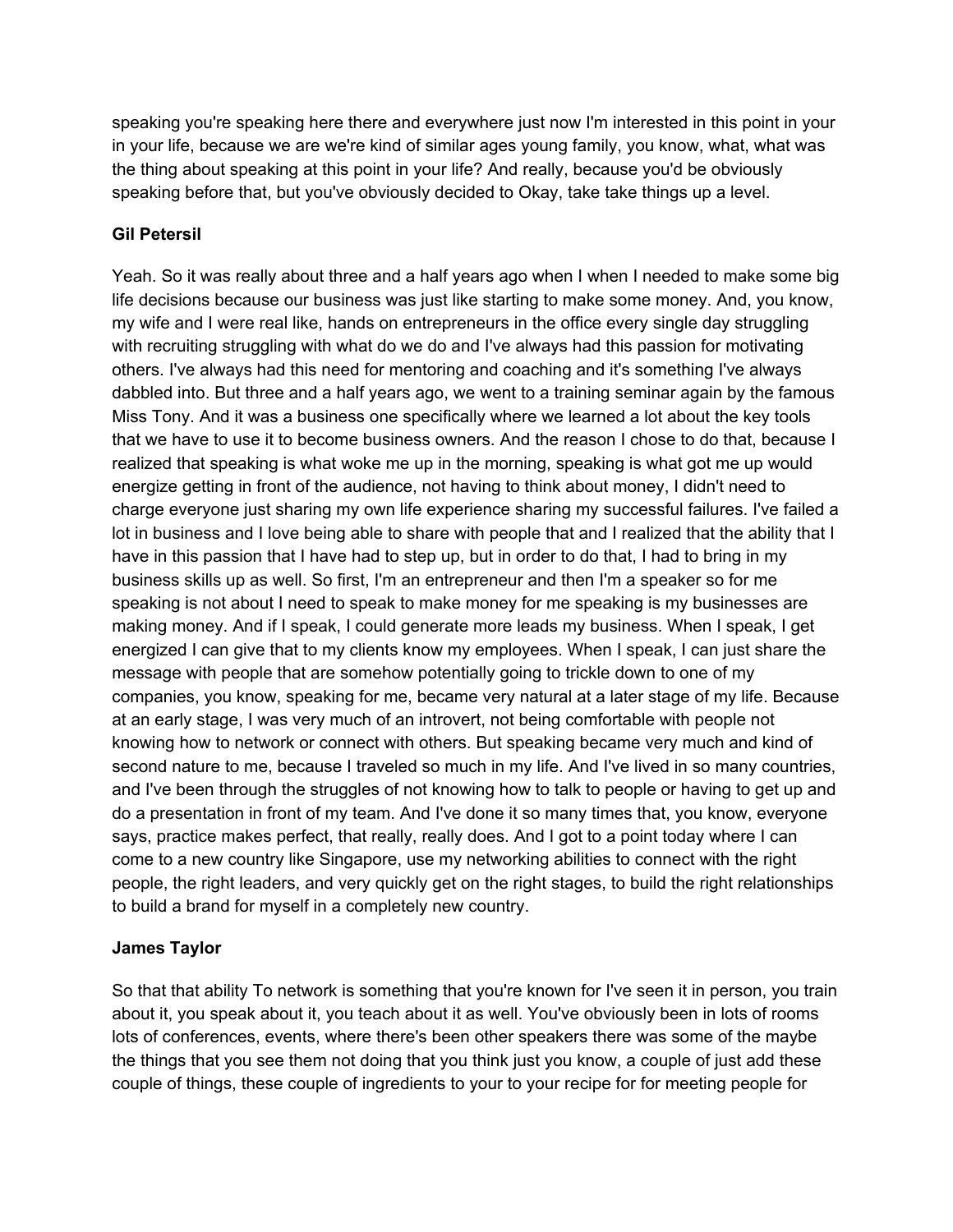networking, and you're gonna see, you know, real exponential results, maybe just give us maybe one or two here, just Sure,

# **Gil Petersil**

sure. So for me as speaker is a freelancer, he's an entrepreneur, as Speaker for me is someone who is selling his time, his selling his knowledge, his experience, which is just like a consultant or a coach. Now, there are some speakers that can get up in front of keynote and do an amazing job in front of 10,000 people in the corporation just pays them a big chunk of money and they could do it twice a month and they're very happy. But the average speaker in the world must be a proper entrepreneur. They must hustle. They know Get the leads, they must build a CRM system, they must follow up with the leads, and they must get clients regularly in order to have a good life in order to become famous in order to achieve any of their goals. What I see happens with a lot of speakers, they lose that entrepreneurship spirit, they, they maybe feel some time, maybe it's an ego boost. Maybe it's a, you know, they've had a couple of really big clients and they paid them a lot of money. So now they expect all clients to pay them a lot of money. Or maybe they had a couple of amazing months, where clients were coming in from everywhere and the like, whoa, whoa, this is great. And suddenly, they stopped calling leads, and they stopped following up with people and they got a good business card from someone but they said, You know what? He should follow up with me. Why should I follow up with him? I'm the speaker, he should follow up with me. If he wants me he should pay me money. And suddenly, it became I'm not an entrepreneur. I'm a celebrity that's always in demand. Which is not true. Even celebrity Have either an entrepreneurial spirit or they have an agent working for them, you know, and you have kind of you get to play either one or both sides of the coin and all times. You know, for myself personally, when I started off my speaking career in Russia, I understood very quickly that in order to become a speaker, you've got to hustle. You got to put yourself out there. But culturally in Russia, if you push yourself as a speaker, for example, your rate cannot be that high, because psychologically means maybe you're not in enough demand. Maybe you need business. What I did, I said, I set up a speaker's bureau, I set up my own company, my own agency that basically was able to sell me and sell other speakers at the same time, which was awesome, because when they sold me, I made money. And when they sold someone else, I still made money. So it was a win, win win all around. So I think as speakers you pick Got the business card, you hustle and connect with people, you see people all around you build relationships with them, don't try to sell yourself, try to understand what the opportunity is what kind of, you know, weak points they might have in the company where you are maybe one of the other speakers, you know, could fulfill that pain. Currently the company has. So I think isn't a speaker, be an entrepreneur, and don't think as one but think as many because you have a community of other speakers around you.

# **James Taylor**

But that was such a smart move, setting up that speaking speaker bureau as well. Because as you were kind of going there building, building that business, obviously there was people coming in for you looking to book you as a speaker. But you know, so many times people come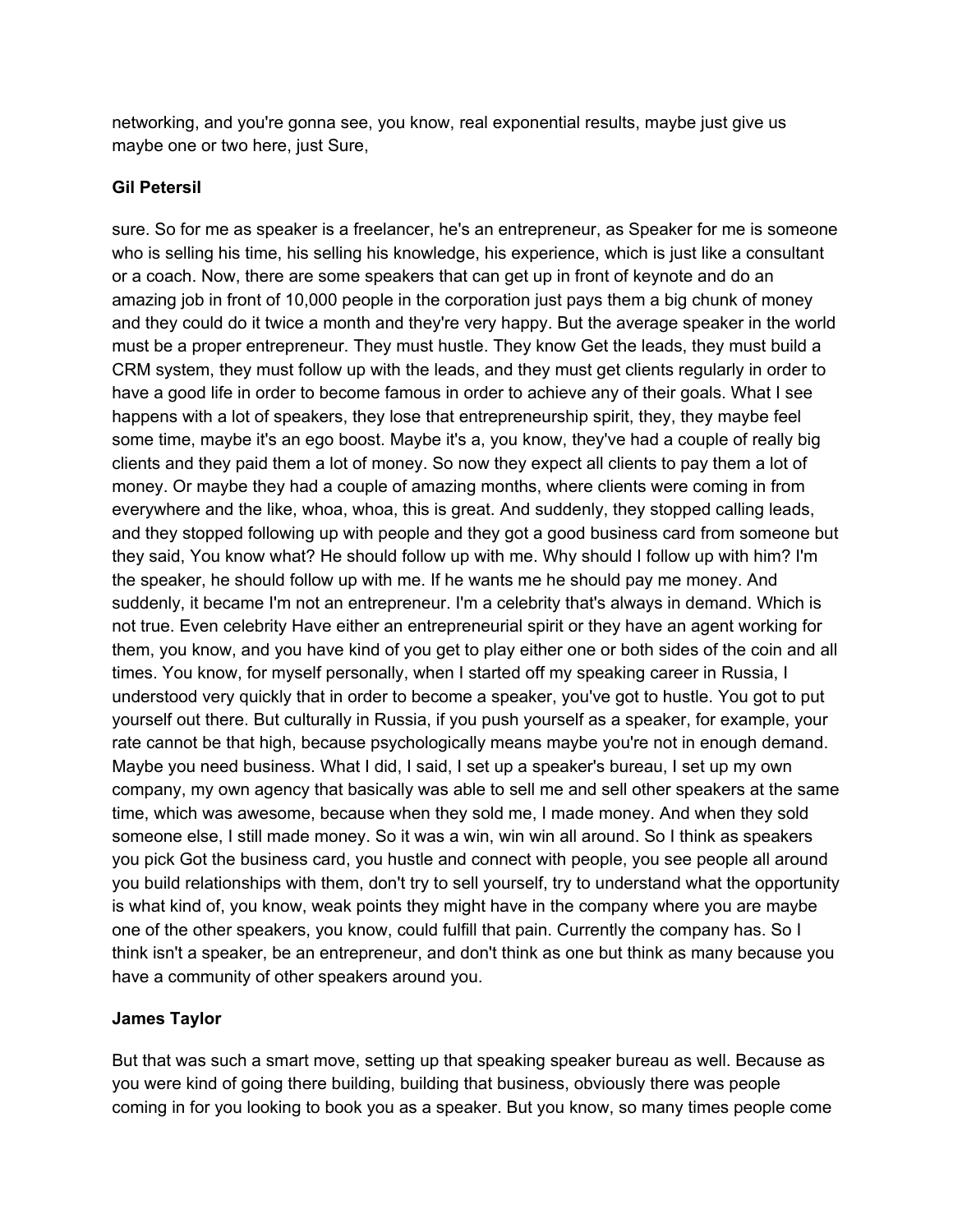in, and frankly, you're not right for them, you know, it's not the right match. And, you know, what most speakers will do is they'll say, Oh, you know, speak to sue or Joe and I think they would be a good match for you. So it's an informal relationship in that way. But what you are able to do by setting up a bureau is you can form Realize that at the same time, you provide a great service for the the event planner, the organizer, you also provide a great service for, for the speakers as well, because, you know, many of them, you mentioned that those two roles there, you know, the, the speaker and in the person that the manager, I personally found, where my background being in the music industry, the most successful music artists, I've found. The they actually have that entrepreneurial thing within them. Yeah, yeah. And that's kind of got them to that first step. And then once they've been at that step where they've been brought in a manager or an agent, then they can handle a lot of those rains. But that never leaves them. They've got that in their mind, they're always thinking that and is important, because then they can have those conversations with other managers, the other people in the business with a bit more of a turned on. So I think there's a danger sometimes if we think even as speakers that, Oh, well, I'll just leave that. You know, I'll just kind of mentally park that to someone else. When actually this is kind of this is part of what your job is. Yeah. You're doing So, so who were those who those in those early days for you, as you were kind of starting to build up your career as a speaker in Russia, and also during kind of globally? Who were those key mentors for you apart from obviously, Tony,

#### **Gil Petersil**

you know, so it's interesting because when I was starting off what I didn't want to do, I looked at people like Tony and Brian Tracy and Blair singer, I look at all these guys that have been following for a while Les Brown. I've listened to him so many mornings, you know, and what I didn't want to do. I didn't want to climb the slow way. I didn't want to slowly slowly slowly climbed like most other speakers do. I didn't want to be a struggling speaker because again, I had my entrepreneurial mind hat on, and I had the hat of, Okay, if I'm already building an agency, what I'm actually doing is I'm building a persona I'm creating, I'm creating a perception in customer's eyes that they don't call me they call My agency you know, they call a team that represents me. So very quickly I was able to go into the tear beat of speakers and and charge a lot more than most of the other speakers around me that have been talking for 1015 years. Very quickly. I jumped at that level one. I was a foreigner I was a businessman. Many maybe I had a competitive edge as well, but I started looking at speakers who were business people so you know someone like Brian Tracy I've been a huge fan of his for so many years but what I've learned with some of them that you know, I'm not losing respect to any of them of course, but when they don't speak they don't really make that much money. Yeah, and what I started looking at for as mentors I start looking for mentors who are making money when they don't speak and I looked started looking at people who are you know, first business people and then speakers and I've noticed that you know, you you you brought in a few people that I've recommended Ted McGrath you know, a good friend, right? also brought into the the summit. I think that's very, very smart. And then waldschmidt, you know, someone again, I highly, highly recommend people to check out. Both of these guys, I see them as business people, especially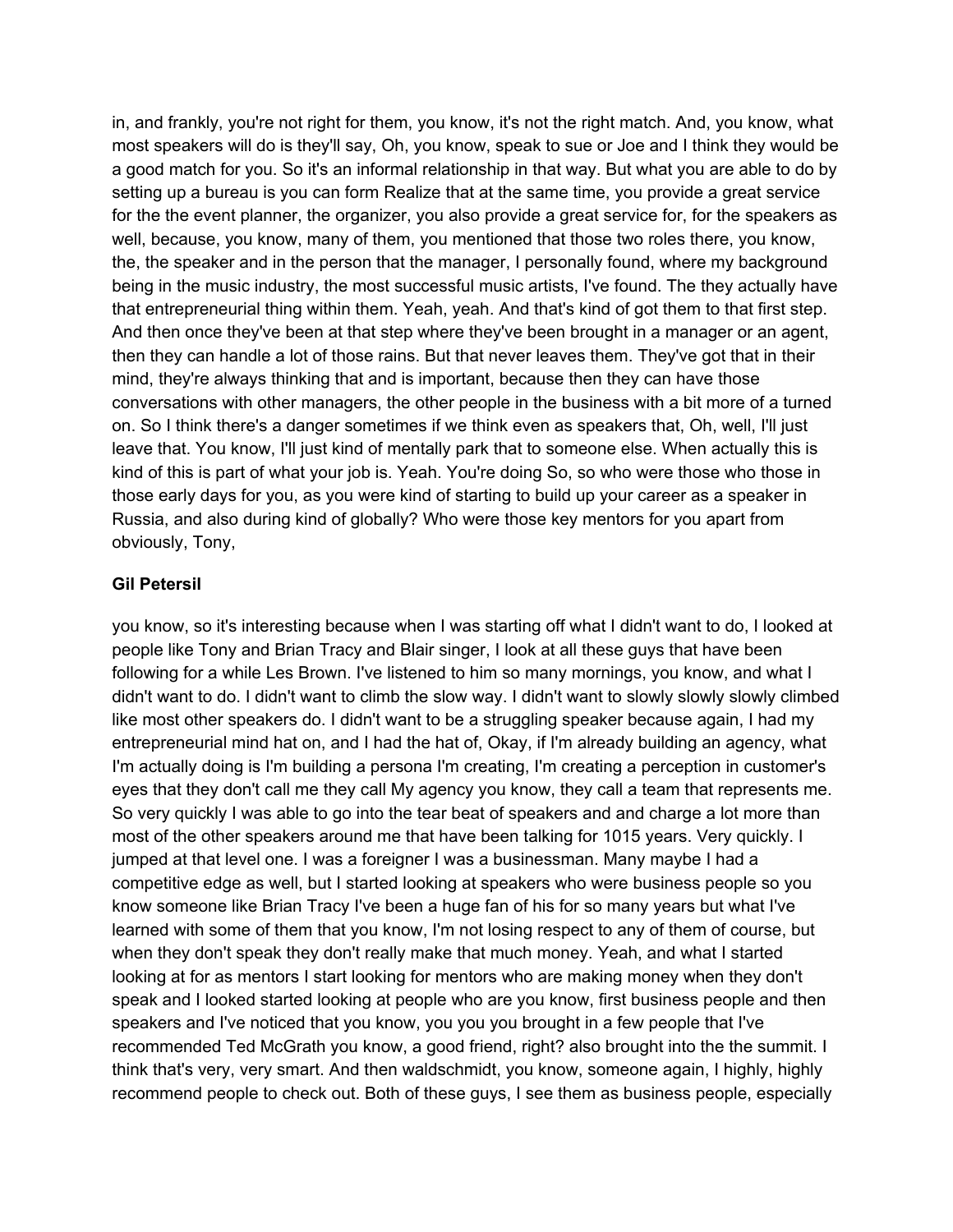Dan, who's built a very successful consulting businesses and a lifestyle business as well. And then suddenly decided to be a speaker. And he went directly to that to a of a speaker. So for me, my mentor is continuously changed. But to be honest, my mentors have always been business people. And then mentors have been people who I just looked up to as speakers. It's more about, you know, what can I learn from them to do but it's more about what can I learn from not to do? You know, I don't want to mention the names of speakers where there's a lot of speakers in the world that have made ridiculous amounts of money. And today, they're completely broke the speakers in the world that had been preaching one thing for their whole life, and suddenly today, they're talking about something completely difference. So, there's a lot of, you know, unauthentic sort of communication out there. So I, for me, I almost took, what not to do, where were the bumps on the roads are how it shouldn't be me on stage making money. It should be me offstage sleeping, making money. So I had to think about how to reverse engineer the whole thing,

#### **James Taylor**

that idea of kind of velocity as well as something that people use Sergei Brin, obviously from Google talks about where to okay rather have a five five year plan, how can you do it in six months? You know, and it makes you think in a very different way, because it's not the conventional way of doing things you know, there's there's set ways of doing things you go and do this then you do this and then that and I'm like you I'm always thinking well, you know, why should we go the conventional way all the time. Let's let's have some fun. There's not I mean, there are there are rules, but rules are there to be broken and and to have you know, have fun a bit and to be flexible with as well. And I definitely saw What you said about this idea of building productizing and building other revenue streams yourself is very important when I can go into the speaking so because I saw it happen so much in the music industry where many I worked with some of them many can be successful rock bands or touring artists, they could only make money when they were on the road when they were up there on in speaking or performing in front of audiences. And when that was going, it was great. But if something happened, maybe an album and the speaker's kit book didn't work quite as well, or they just kind of fell out of favor or they got sick. For example, it was over you know, it was a real problem and so I was I kept buying into all the arts I represent we need to have multiple streams of income, we need to have subscription, you know, recurring renewal subscription, we need to have other events, our own stages, our own events. So when I came to speaking, just like you, I went, Okay, the speaking is the tip of the iceberg is a bit that often people see but with this is intact. There's all these other things going on. Dan is obviously great for that in the consulting Ted, he has his events as well. Who are some the other people, the other speakers that you're seeing around just now that you're going? They've got it. And maybe speakers are coming onto the scene relatively recently as well.

# **Gil Petersil**

So, you know, these days because I have made this transition to Singapore, I'm following a lot of the local guys. You know, you've mentioned Frederick Heron and Tom Abbott, you know,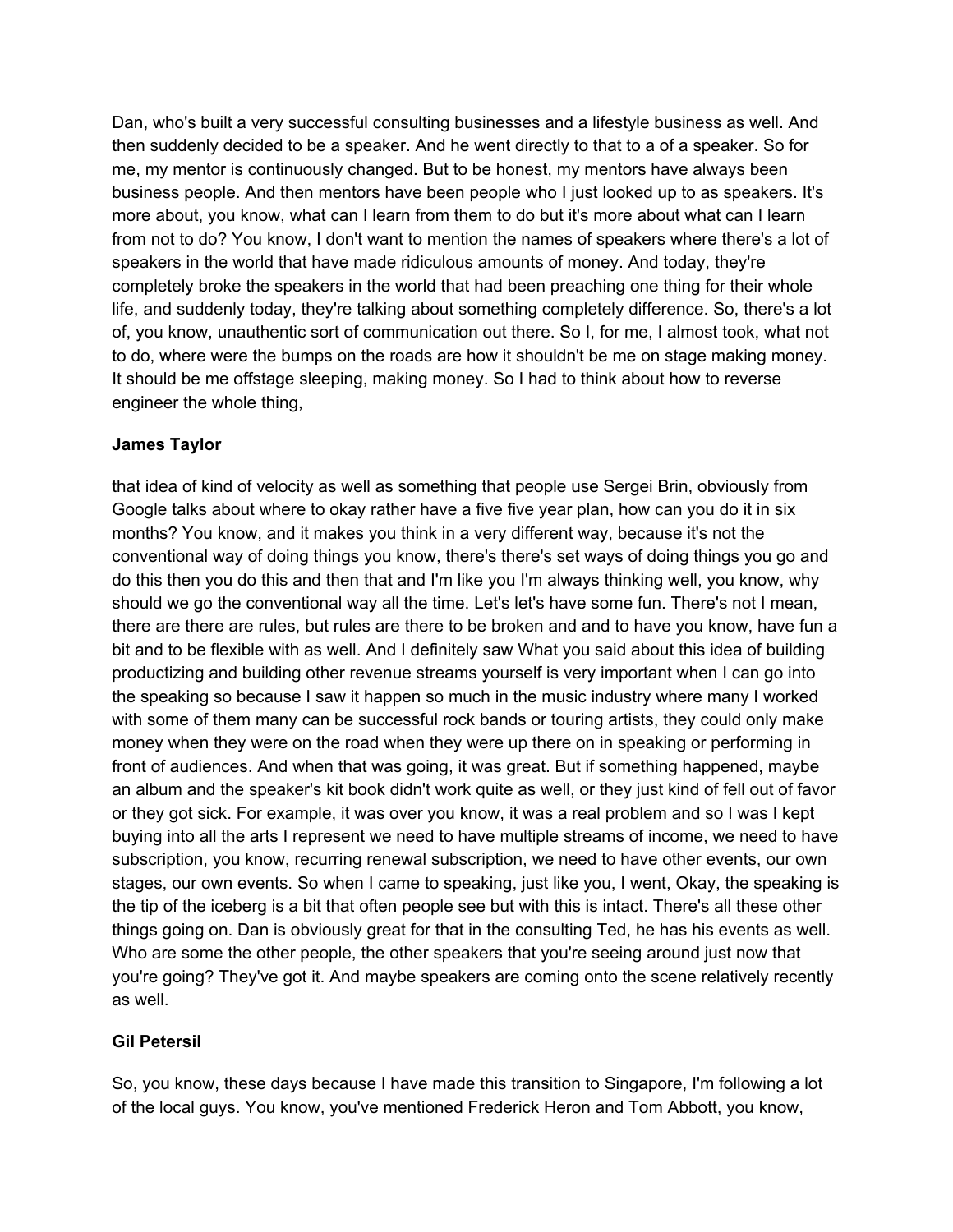who's the president now, the apss and Andrew Bryan, people like that, you know, Jerome Joseph, an incredible guy. I like following these guys, because I see what they've built here locally. And because they've moved countries so many times in my lives, and whenever I've moved the country, I've had to learn how to set up a business and that culture and my mindset when I network, it's always a How can I help you mindset I love serving communities. I love serving people. What I do for a living right now is because I know I got it. I want to share it and because I'm sharing it, I know I'm learning more Because I'm still a student today. So by looking at some of these leaders of the apss here, I see guys that I could learn so much from but when I see what I can learn from them first, I see what I could teach them. I see what added value I can offer them. Why would someone agreed to teach me unless I can continuously add value to them? Why can I expect for someone to sit for lunch with me to share some insight knowledge to make a recommendation to me to give me some tips on how can I expedite my growth and in this country being completely new to the culture, if I don't certainly know how I can add tremendous value to them right now. And when I go into meetings with some of these speakers, the same thing like Tony, Tony is one of the top speakers in the world in my opinion, if not the number one speaker and when I meet him now, it's different. You know, when I met him a couple of years ago was completely nervous, not understanding how can I add value to this person, but then when I started promoting isn't And teaching people around, you know, the Russian speaking countries who Tony is and what his message is. I understood that by just taking this action by building a business around it, I was adding value to him. And I would not fully understand until something like two weeks ago Why now he wants to add value to me why he wants to spend time with me why he wants to mentor me. And I think it's the best way to really build relation with these speakers is look for other speakers around the world that you can collaborate with, maybe do a joint venture with maybe do have a strategic partnership with share a stage with speakers is something that I've taken on board is a very serious strategy in order to grow quickly. You know, I looked for someone like Brian Tracy, who I've loved for almost 20 years of my life and when I made those decisions to become a top speaker in Russia, I had to find the biggest speakers that are respected by Russians were international and try to get on their stages as well.

#### **James Taylor**

So very smart. And what you're talking about here is also very strategic. At the same time, you know, this is not, oh, I need to send this one sheet to someone I need to know for you, there's a there's a lot of thought that's gone into this a lot of kind of planning is very strategic at that level. And I'm wondering, now, as you start going to building out all this, you know, we often hear this this distinction between the keynote speakers people that just going to get that 10 K to go or 15 k whatever the figure is to go and speak at that event. And what we sometimes call platform speakers, of course, like a Tony Robbins Is that who, yes, he will occasionally go and speak for a big organization, but most of time, it's his, his his stages that he's doing. And you're you're dealing with both of these types of speakers through your, your, your Bureau, and you know, many of these types of speakers. It sounds to me like you're very much kind of thinking for you as you build your speakers on the platform side. For anyone that is kind of relatively new to this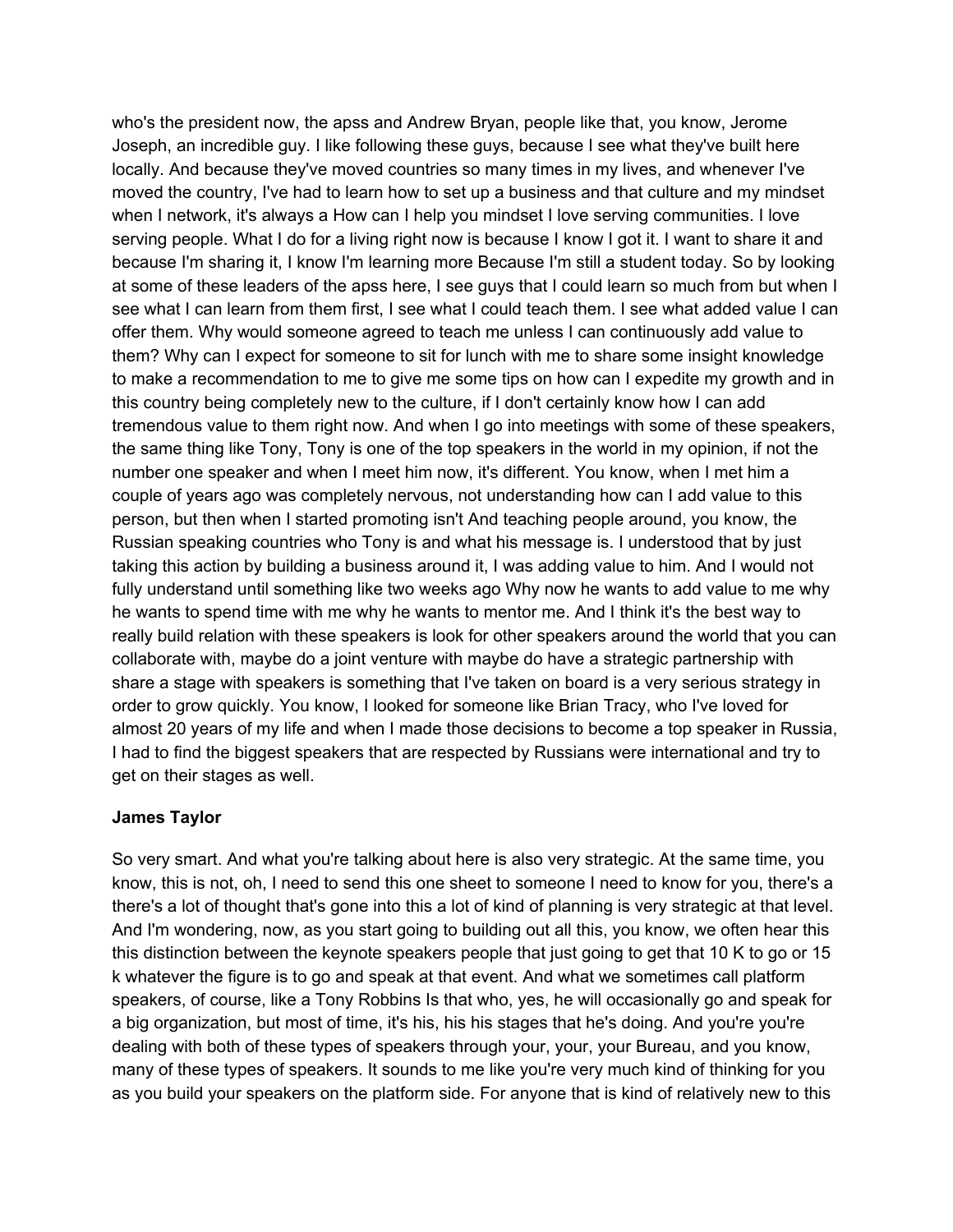distinction between the keynote just go straight forward keynote Speaker and a platform speaker, you know, where's the money? You know, for someone is just thinking, What's going to give me the biggest opportunity to to grow, you know, as quickly because I know some people just there's that laser like focus of just focusing on keynotes and people can do really well, and doing that. But then there's this other thing which milken entrepreneurial speaker you're talking about.

# **Gil Petersil**

Yeah. So I really think it comes down to what do you want out of life and what kind of priorities you have if you got four kids at home, and you can necessarily depend on the one ad hoc, you know, keynote speaking here and there, then you build a business around then you sell as a keynote and then you have a back end that maybe it's a three day training seminar inside of a company. It really depends if what people actually want for themselves. I know some speakers who like working approximately three months out of every year and then they go and they relax and they sit in another home. They sit in one of the islands they they have a great time they spend time with their family in a little Love that. But personally, myself, I love working. I don't really call it work. Last weekend I was in Vietnam and next week I'm traveling again. And for me, I love combining business and pleasure I currently I'm, you know, I feel blessed that I have a wife that loves traveling with me, because she's a part of the business, of course, and she runs two of our companies, and I have a young daughter who's very easy to travel with, I think in, you know, 510 years, I'll be in a different position with many kids and being just a keynote might be something I would want to do at that stage of my life, because I'd have more freedom to spend time with my kids and go pick them up from school and I can't necessarily commit to five days in China and three days in India, because I know speakers like that and they're away from home 80% of the year, and I don't want to do that. And that's for me my personal lifestyle choice because I've been there and done that. I've been traveling on the road a lot and back then I didn't have a family. So I did that. But now that I have a family, I wouldn't want to do that. Now. Money is in both To be honest, as a keynote, you can make two to \$5,000. You can make 10 to 30. You can make 100 Plus I know speakers will make 100 Plus, but it's not enough to them. They want to charge a lot more. Ilan Musk, like didn't accept a speech a speaking opportunity for 500,000. I know guys like Steven Seagal once 120 Okay, what is he going to talk about? I'm not sure, but that's what he wants, because he doesn't have a back end where you can actually train in a structured manner. Some other speakers that I've met here, the keynote that they do is not as good as a one day in the office group coaching, proper training, you know, everyone has their gifts. So I think it's really being open with yourself maybe speaking some of your mentors and understanding what is my gift and do I want to do that? 20 minutes, one hour motivation, really a lot of detail information, or do I want to actually prolong it over a one day period work with people do I love people that much?

# **James Taylor**

I think that's what's been fun about At the summit all the different guests yourself and Minaj and Jerome and some Tom Piller who you mentioned, there's such a variance of the kind of, and it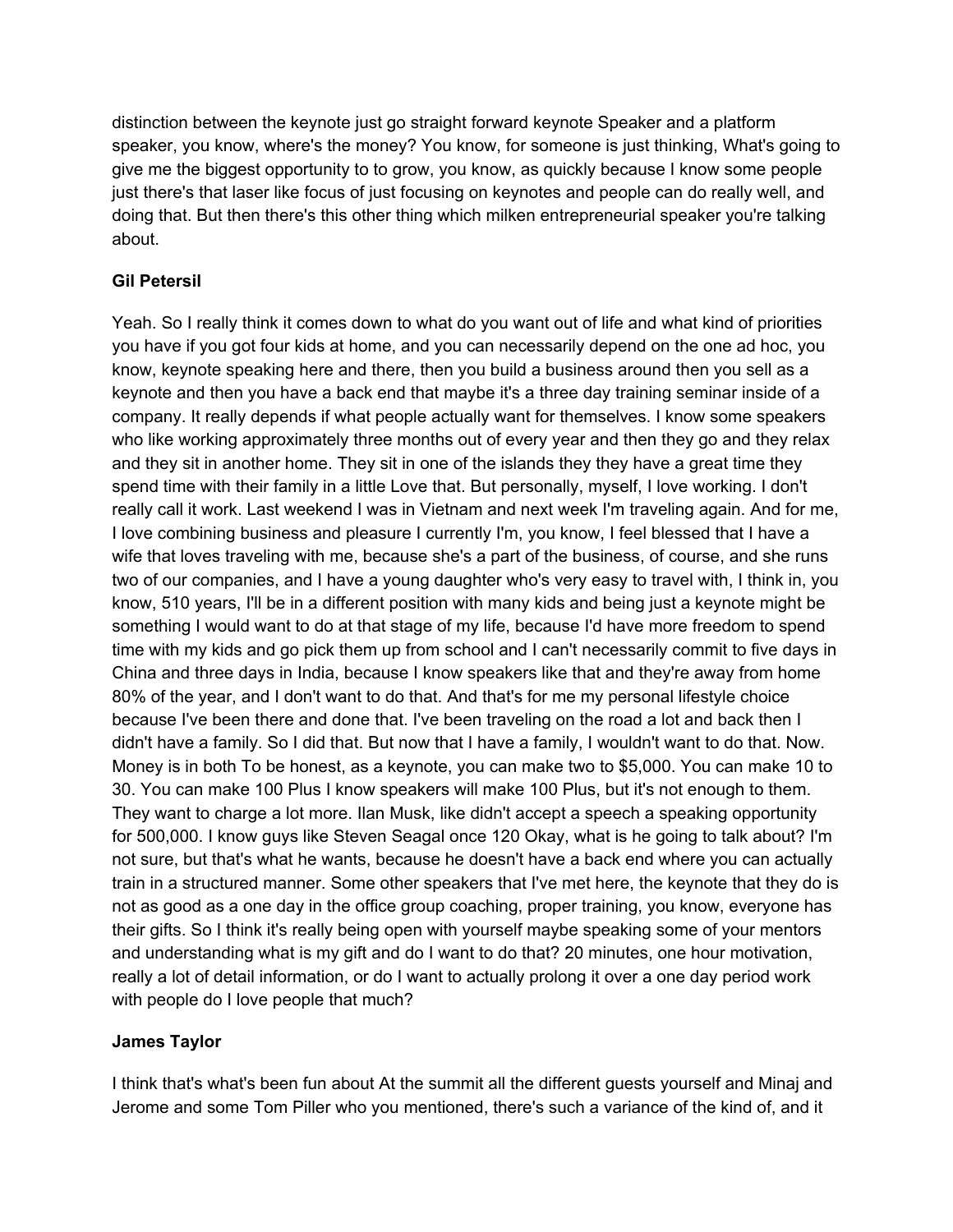really, some of them, it takes them a while to kind of find what their thing is, and where some people more like doing the keynoting or the platform building businesses, others it just like it's just instinctually I know, this is kind of where I want to be. But what was nice about it is this, you know, just choose your lane, choose your path and and just go for it and find a great mentor, you know, in that path, serve as a platform, reach out and be some like Gil or, or, you know, someone like Dan for example, and and kind of form those connections because because they they have a game plan for that they've built their strategies around that. And I'm interested in your work. You've been on stages and you've worked alongside you've also represented through the through the Bureau, so many great speakers, but what's the best piece of advice that you've ever received about speaking?

# **Gil Petersil**

I think when I there was really I could look at him two different sides. were nice Started one of the advisor mentor gave me said Listen, you want to speak, stop talking about it go and speak. And this is something I'm now giving the exact same advice of a mastermind for speakers in Russia treaty training people how to get on stages and I'm that's exactly what I'm telling. Don't wait for only the paying gigs if you're just starting off right now or if you're, you know, getting things going, don't wait for someone to come to you go to universities, go to charity organization, go to different Chamber of Commerce's, you know, go to old people homes and just talk. You know, practice makes perfect. And for me, I got to say it when that advice came to me, I didn't think it was something but I actually went to high schools. In a one stage, I became a coach for the director of the high school and actually paid me good money, but just offering myself to speak in front of the students was energizing. It was fun. I had to prepare, I got my content to be better. So that's one practice truly makes perfect and the more you speak The more you kind of refine the content that you truly want to speak about, and on the other side where I am today, it's more making sure that you have authentic stories behind your content. So today, I don't just speak about my content, I live it. I don't speak about strategic networking. I am a strategic networker. It's how I do my business. Every business I have runs on it today, my corporate clients, when I come into them, like guys, I'm not going to train you how to do something hypothetical, I'm going to walk you through step by step on how to use the what I call the new code of networking, to get what you want to achieve your goals, to get more clients to have more freedom, whatever it is that you want. It's all basically a co creation that we have with others. And today, that's what I tell. The best advice I give to speakers is don't be a loner, connect with strangers. partner up with the speakers. Don't see competitors in anyone else. around you. Because if you thinking competition, you don't think there's enough clients to go around. So think about abundance and just see every single person you meet, not as a potential client, but as a potential future friend who might recommend me to someone one day, so treat people with respect, give them free content, and just enjoy your life.

#### **James Taylor**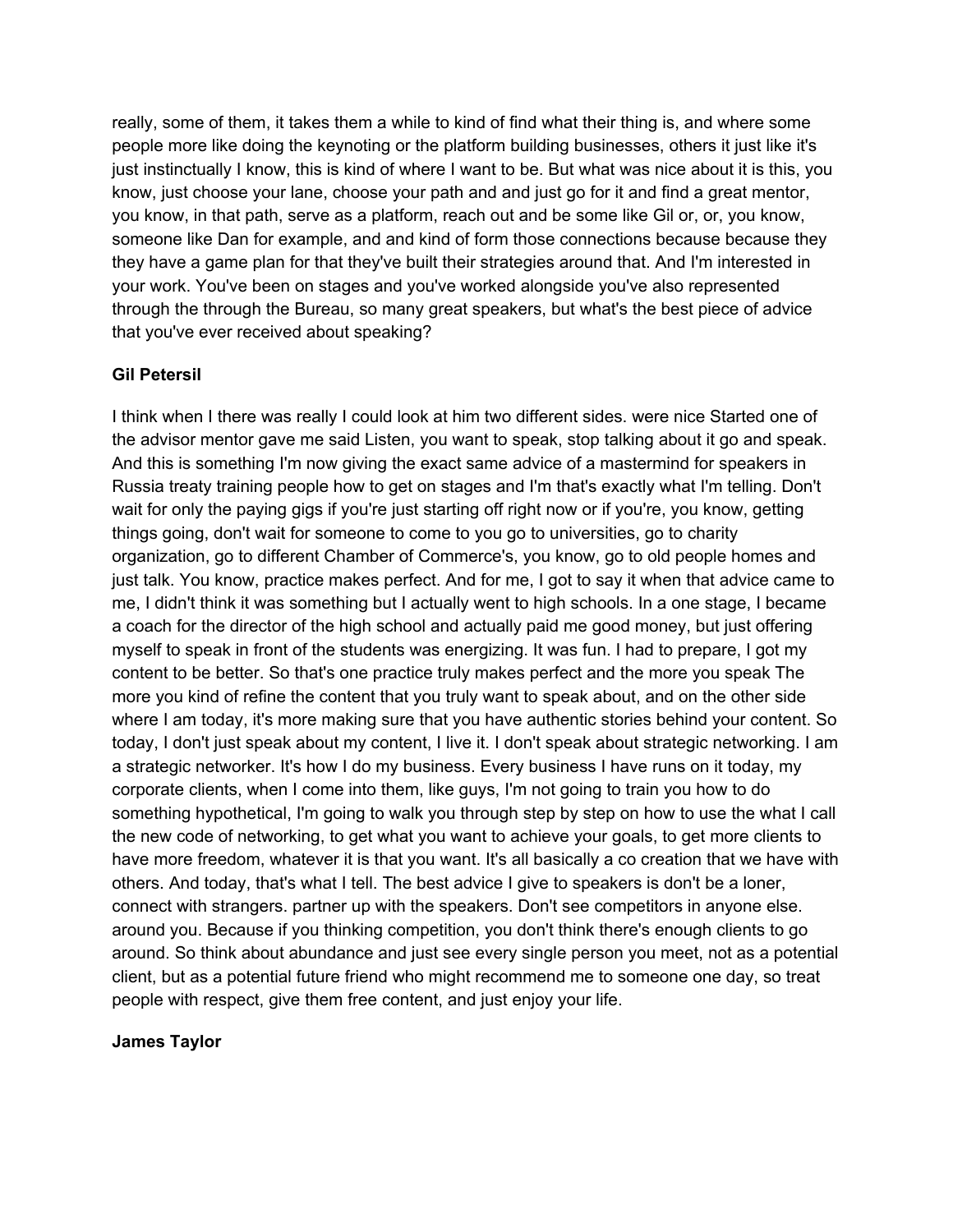COMM my question for you, first of all, what is what is that that mobile app or that online resource of that tool that you don't think you could now probably live without as a speaker?

# **Gil Petersil**

I would save that for me today. LinkedIn is really it. You know, having LinkedIn is really helped me transform my speaking career. But really, again, I'm looking at it from an entrepreneurial point of view. It's helped me transform the way I I run businesses, the way I recruit the way I attract customers. Today, I actually have a full time girl in my office, just helping me manage my LinkedIn account because there's so many requests and so many new business cards that I pick up and when I tell speakers You meet people always enter that business card into some sort of a database. What I do today, I enter you into into LinkedIn and I connect with you and I send you a little message. And also I enter you my CRM, and today, everyone's got a mobile phone, it doesn't really matter what you have, make sure that your CRM system is backed up connected to your computer connected to some sort of an in the cloud system. And there's so many out there and make sure that you you have a way to just follow up with people, whether it's weekly or monthly, just have a way that you can reconnect and reconnect. And for me, LinkedIn is number one, not just social network. It's a tool that I use to maintain these connections.

# **James Taylor**

And I think I've got an app on my phone. I can't remember what it's called now Munch card Munch or something, where you can just take the take a photo of the card, and it automatically do the connection within LinkedIn is connect to your LinkedIn account. So there's I know there's a couple of cool apps.

# **Gil Petersil**

There's a lot there's a lot of apps out there. I didn't know there was one that automatically connects you with the LinkedIn Want to know that by what the recommendation I would give you be careful what a lot of these apps because the connection that they send people is a template connection. And I think that's a mistake that a lot of people do because you're just sending them Hello, I would like to add into my professional network. Don't do that. If you're connecting with people, especially as a speaker, what you want to do is you want to personalize it a little bit. Now, you can keep it as a semi template, but it could be, you know, hello, James, it was really great to meet you at the apss event last week, I really, you know, enjoyed our conversation to see synergies and potential future discussions. Just to remind you, this is the sort of topics I love speaking about. If there's anything I can ever do to help you out, please reach out to me But either way, I love to stay in touch. So I'll follow up with you in the next few weeks. You know, awesome, that sort of follow up that's personalized, that's telling them where you met. It's telling them what you do, and it's telling them that you come in peace.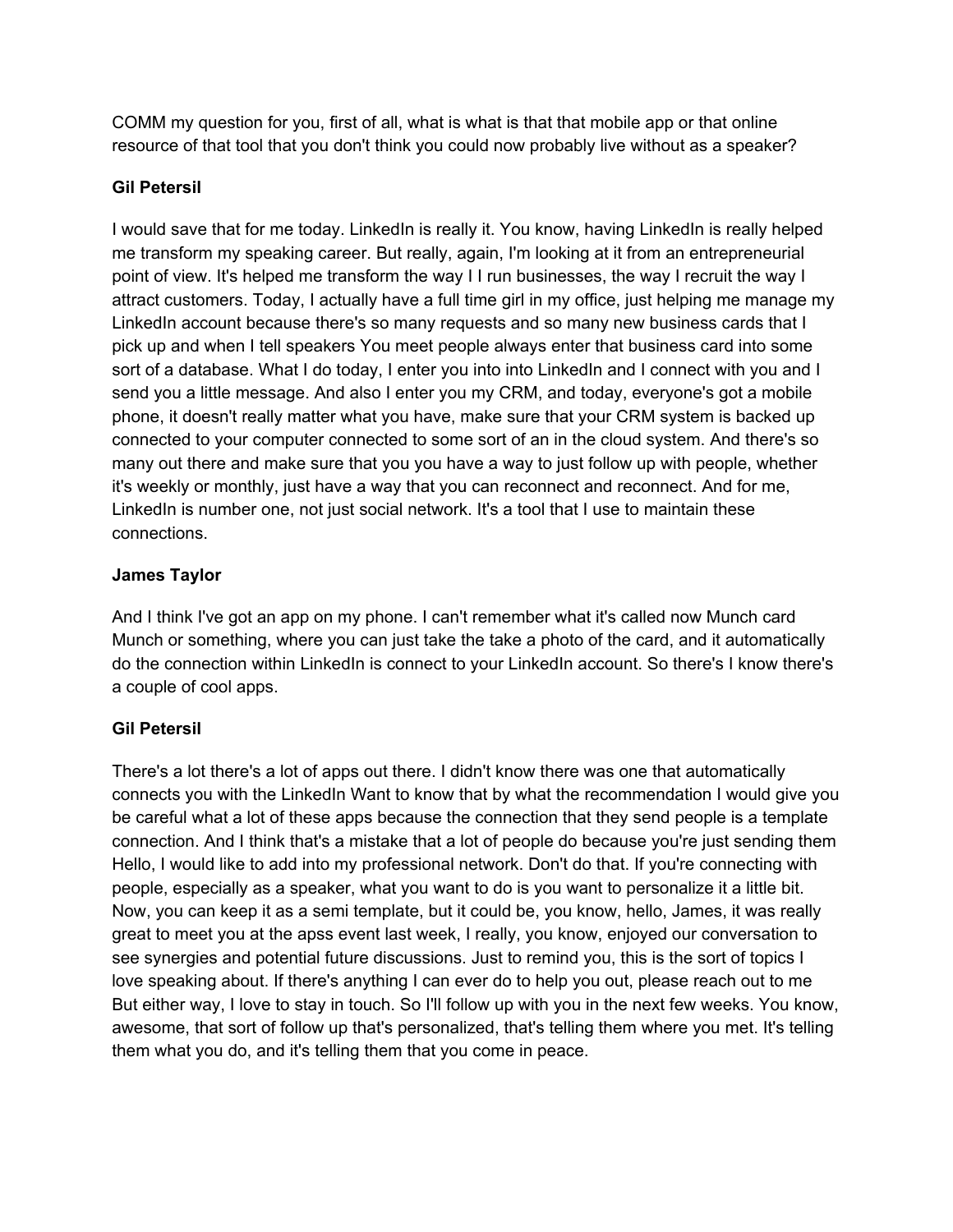#### **James Taylor**

What about what is in your speaker bag, what is in that bag that you take to all You're speaking gigs that you never leave home without, you know, you have all your your gadgets and your things what was in that bag?

#### **Gil Petersil**

That's a funny one. So I'm gonna say the obvious ones that I think most speakers have. It's the clicker. It's I have my own headset microphone. I always go to events with it because I don't do events where I do a handheld and you know, my microphone is good at suits me. I have my USB stick just in case they lost my presentation. It's always good to come with it. I have my it's funny, but I have a little bell with some of my events. Because when you want to interact with the audience, depending on the time you have, you need to get them to stop talking, I have a little bell actually gets people's attention. It's amazing. And one extra thing that I always have is actually have little mint boxes, little Tic Tac boxes, not the big ones, the little ones, which I give people who are openly engaging with me. One I give it to them as a reward for openly engaging with me a partner in an audience. And two, it's a really good you know, networking. little tool. People need mints in their pockets and the network's they just fit with a lot of the topics that I cover.

#### **James Taylor**

Awesome, great. And we'll put we'll put some links here as well. I'll find out what clicker you use and things and we'll we can add some of those here as well. Let's if you can only recommend one book in relation to speaking, or actually just relation to, you know, entrepreneurship. So because you have these, you blend on the speaker and the entrepreneurship thing. What would that book be? What would the book recommendation be?

# **Gil Petersil**

Why not? Can I give three quick ones?

#### **James Taylor**

We open we have some time. Let's go for it. Give me give us those three.

#### **Gil Petersil**

I'll give three quick ones. I'm not going to go into details. So not in any specific order. But again, we spoke about Tony so awaken the giant within by Tony, I believe that every single speaker out there is a celebrity that's waiting to launch themselves. Every celebrity is a star. And every speaker has the opportunity to be that star. They just need to awaken that person within them. Number two, I would say is karmic. management by gesha Michael Roach really awesome men new mentor in my life, someone who I've had the, the, you know the honor to share the stage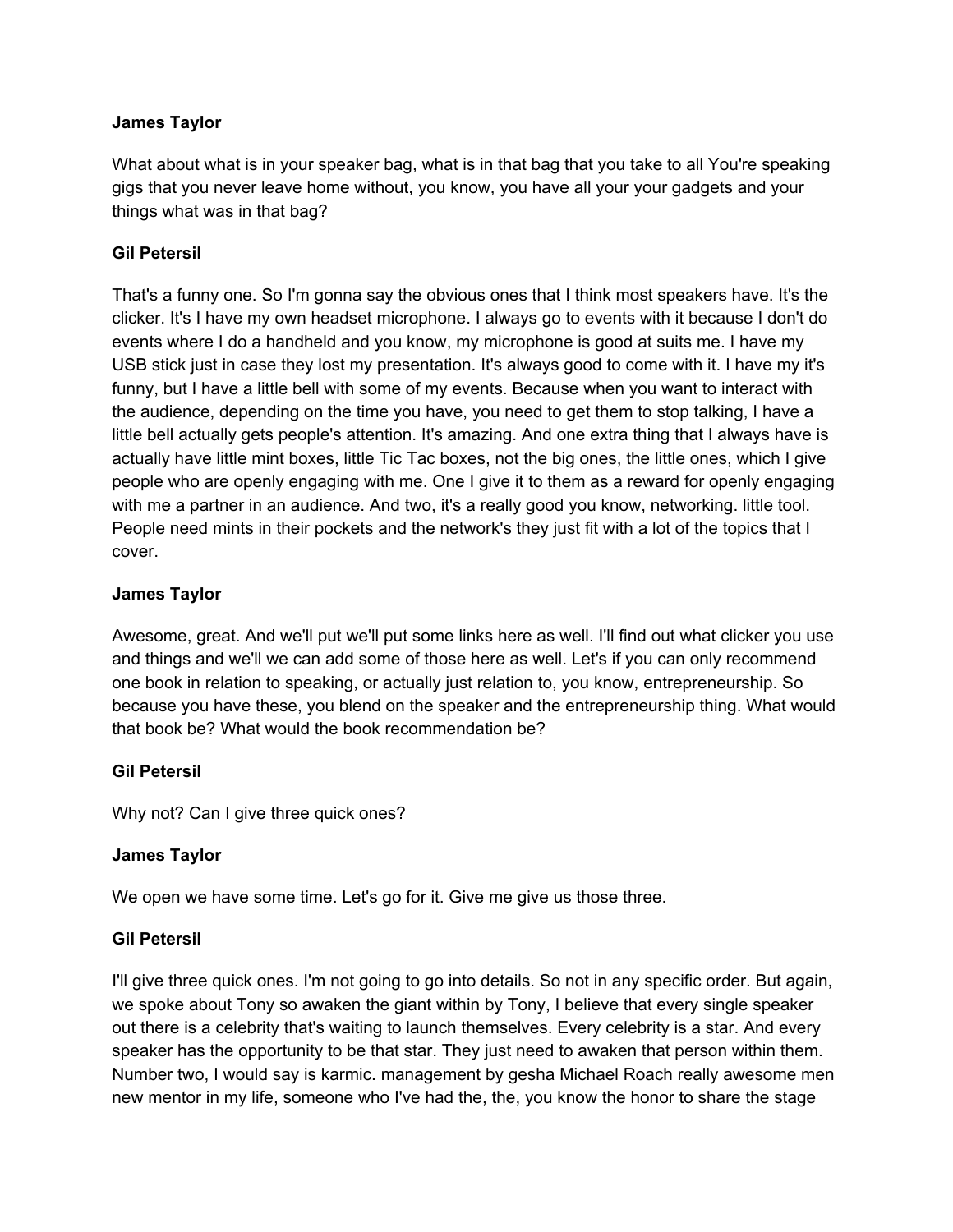with multiple times, karmic management's just something that I think every person on earth needs to know. But as a speaker, you need to understand what's going on. Because when you're sharing that much with so many people, karma does work. So think about what you're sharing, think about what you're giving them and think about what you're expecting back. And the third one, I would say, is a little bit on the spiritual side, but it's also something quite important to me. It's the Power of Now by Eckhart Tolly. And again, from a business point of view, from a networking point of view, the power of now is just being able to be in the present moment. And when I network with someone when I'm on stage with people, I'm here with you, I'm here with you as an audience. I'm not anywhere else. I'm not thinking about my business. I'm nothing but my wife. I'm not thinking about my my phone. What I need to do next, I'm not thinking about money. I'm thinking about delivering an amazing right now show a content for you, whatever it is, my objective is, I'm right here now with you. And Eckhart totally redid that for me. He taught me a lot about the power of now. And again, I've had the honor to meet him a few times and even more blessed. He's accepted my invitation to come to Russia this September 1 time ever in Russia. He's accepted an invitation is going to be in Russia when we are hosting his event. So I'll get to share the stage with one more of my heroes.

#### **James Taylor**

One incredibly influential writer and an speaker as well. Yes. One I know a couple of people have spoken on this stage as well. Incredible, incredible person. So we'll put those links there as well. And a final question. If you woke up tomorrow morning and had to start from scratch, what would you do if you had to wake up tomorrow morning, you had no contacts, no one knew who you were. But you've had all the tools of your trade and all the knowledge you've acquired as a speaker as an entrepreneur. What would you do? How would you restart things?

# **Gil Petersil**

So you know, I'm gonna speak from real practical, you know, advice right here. I came to Singapore, I didn't know anyone, I had to start from scratch. So I'm talking as someone who's moved countries about every 10 years, I came here not knowing anyone. First thing I did is I looked up what events are happening and who the speakers are. And I started reaching out to the event organizers, I started trying to reach out to the speakers to see if I can just meet up with them. I looked at different networking events to try to understand from the local community, the strengths and weaknesses of the local community, what are people missing? What are people needing, I wasn't selling myself, I wasn't talking too much about who I am. It was more about asking them, who they are, what they're doing, where the pain is, and the local society where you are. And that really helped me to build relationship with it. The event organizer got me on a couple of stages when people say you know what, wow, like we don't need a speaker right now. But we Do I need a host and I became a host last week, there was a massive event here called Green is the New Black, which is all about lifestyle and organic industry and being a being a having a, you know, a kind of a healthy life and which is an industry that I love. And, you know, coincidentally actually used to be in that business itself. But they said, We don't need to speak about it. But if you want to host the whole event, you could. And I'm not a host, but why